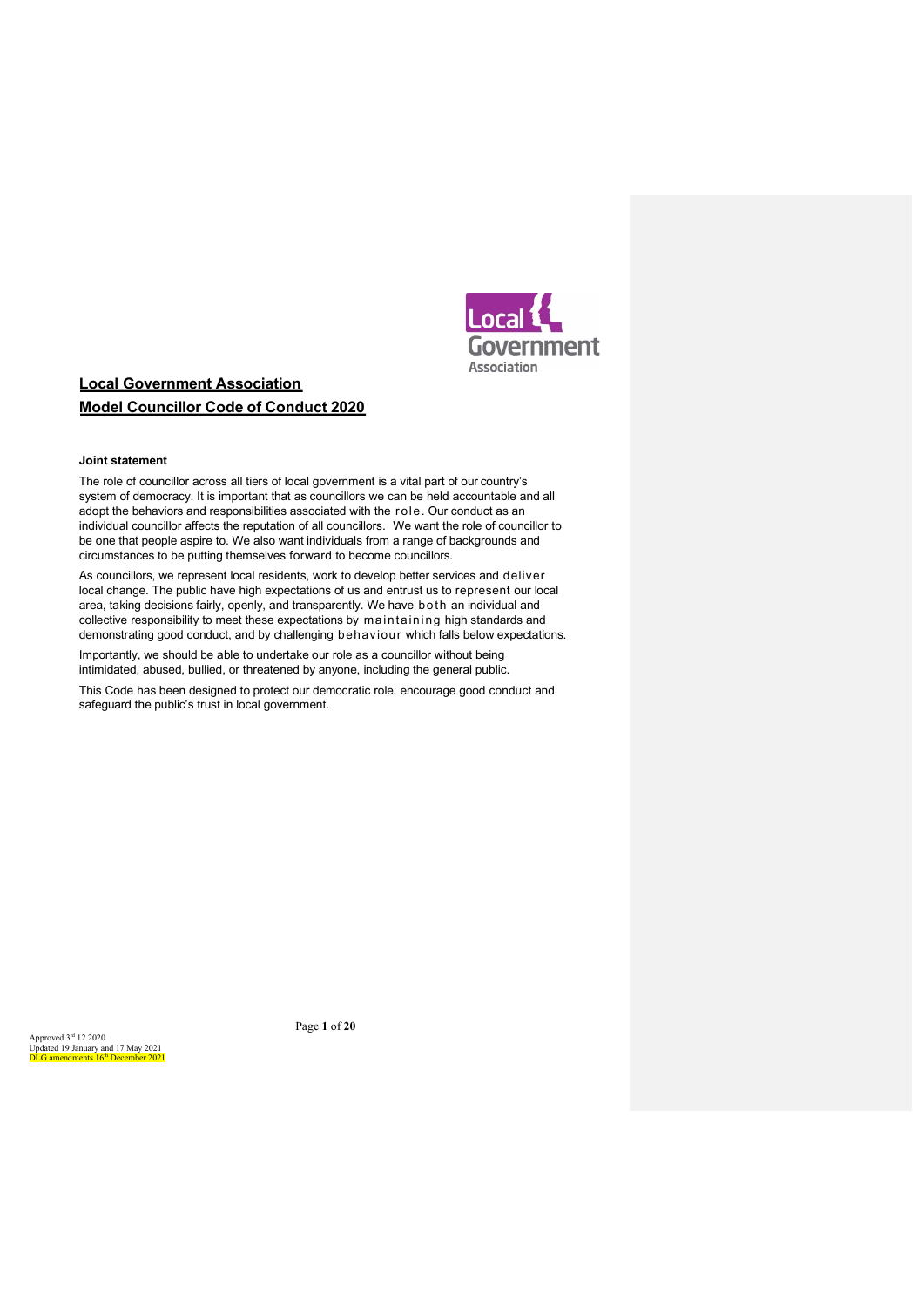#### Introduction

The Local Government Association (LGA) has developed this Model Councillor Code of Conduct, in association with key partners and after extensive consultation with the sector, as part of its work on supporting all tiers of local government to continue to aspire to high standards of leadership and performance. It is a template for councils to adopt in whole and/or with local amendments.

All councils are required to have a local Councillor Code of Conduct.

The LGA will undertake an annual review of this Code to ensure it continues to be fit- forpurpose, incorporating advances in technology, social media and changes in legislation. The LGA can also offer support, training and mediation to councils and councillors on the application of the Code and the National Association of Local Councils (NALC) and the county associations of local councils can offer advice and support to town and parish councils.

The LGA Model Councillor Code of Conduct has been reviewed by councils across Worcestershire together with Hereford & Worcester Fire Authority and slightly amended to provide a pan-Worcestershire Code. The relevant Monitoring Officers will undertake further reviews of this Code should further significant changes be recommended by the LGA.

## Definitions

For the purposes of this Code of Conduct, a "councillor" means a member or co-opted member of a local authority or a directly elected mayor. A "co-opted member" is defined in the Localism Act 2011 Section 27(4) as "a person who is not a member of the authority but who

- a) is a member of any committee or sub-committee of the authority, or;
- b) is a member of, and represents the authority on, any joint committee or joint subcommittee of the authority;

and who is entitled to vote on any question that falls to be decided at any meeting of that committee or sub-committee".

For the purposes of this Code of Conduct, "local authority" includes county councils, district councils, London borough councils, parish councils, town councils, fire and rescue authorities, police authorities, joint authorities, economic prosperity boards, combined authorities and National Park authorities.

## Purpose of the Code of Conduct

The purpose of this Code of Conduct is to assist you, as a councillor, in modelling the behaviour that is expected of you, to provide a personal check and balance, and to set out the type of conduct that could lead to action being taken against you. It is also to protect you, the public, fellow councillors, local authority officers and the reputation of local government. It sets out general principles of conduct expected of all councillors and your specific obligations in relation to standards of conduct. The LGA encourages the use of support, training and mediation prior to action being taken using the Code. The fundamental aim of the Code is to create and maintain public confidence in the role of councillor and local government.

Approved 3rd 12.2020 Updated 19 January and 17 May 2021<br><mark>DLG amendments 16<sup>th</sup> December 2021</mark> Page 2 of 20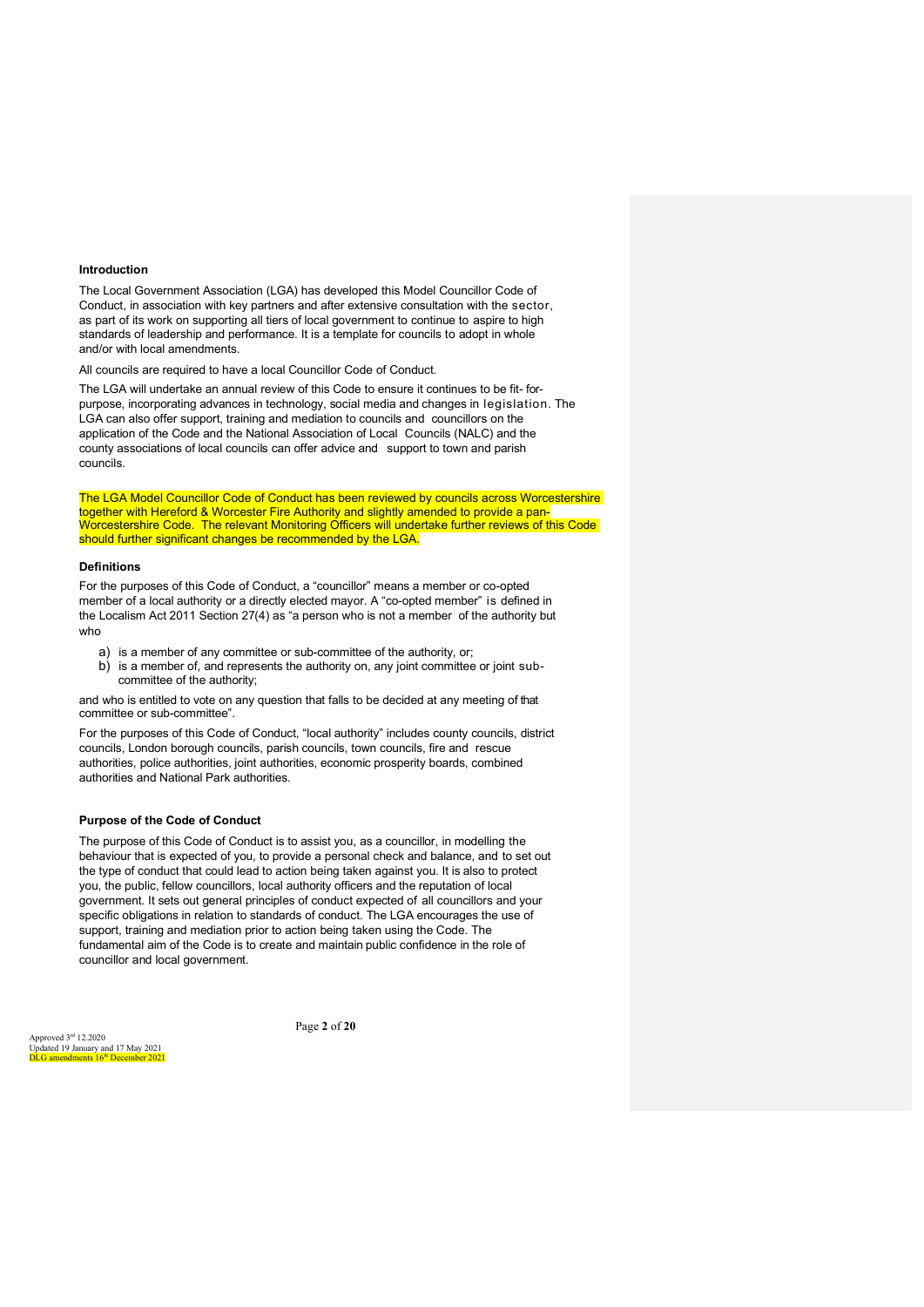#### General principles of councillor conduct

Everyone in public office at all levels; all who serve the public or deliver public services, including ministers, civil servants, councillors and local authority officers; should uphold the Ten Principles of Public Life, also known as the Nolan Principles. See Appendix A

Building on these principles, the following general principles have been developed specifically for the role of councillor.

In accordance with the public trust placed in me, on all occasions:

- I act with integrity and honesty
- I act lawfully
- I treat all persons fairly and with respect; and
- I lead by example and act in a way that secures public confidence in the role of councillor.

In undertaking my role:

- I impartially exercise my responsibilities in the interests of the local community
- I do not improperly seek to confer an advantage, or disadvantage, on any person
- I avoid conflicts of interest
- I exercise reasonable care and diligence; and
- I ensure that public resources are used prudently in accordance with my local authority's requirements and in the public interest.

### Application of the Code of Conduct

This Code of Conduct applies to you as soon as you sign your declaration of acceptance of the office of councillor or attend your first meeting as a co-opted member and continues to apply to you until you cease to be a councillor.

This Code of Conduct applies to you when you are acting in your capacity as a councillor which may include when:

- you misuse your position as a councillor
- Your actions would give the impression to a reasonable member of the public with knowledge of all the facts that you are acting as a councillor;

The Code applies to all forms of communication and interaction, including:

- at face-to-face meetings
- at online or telephone meetings
- in written communication
- in verbal communication
- in non-verbal communication
- in electronic and social media communication, posts, statements and comments.

You are also expected to uphold high standards of conduct and show leadership at all times when acting as a councillor.

Page 3 of 20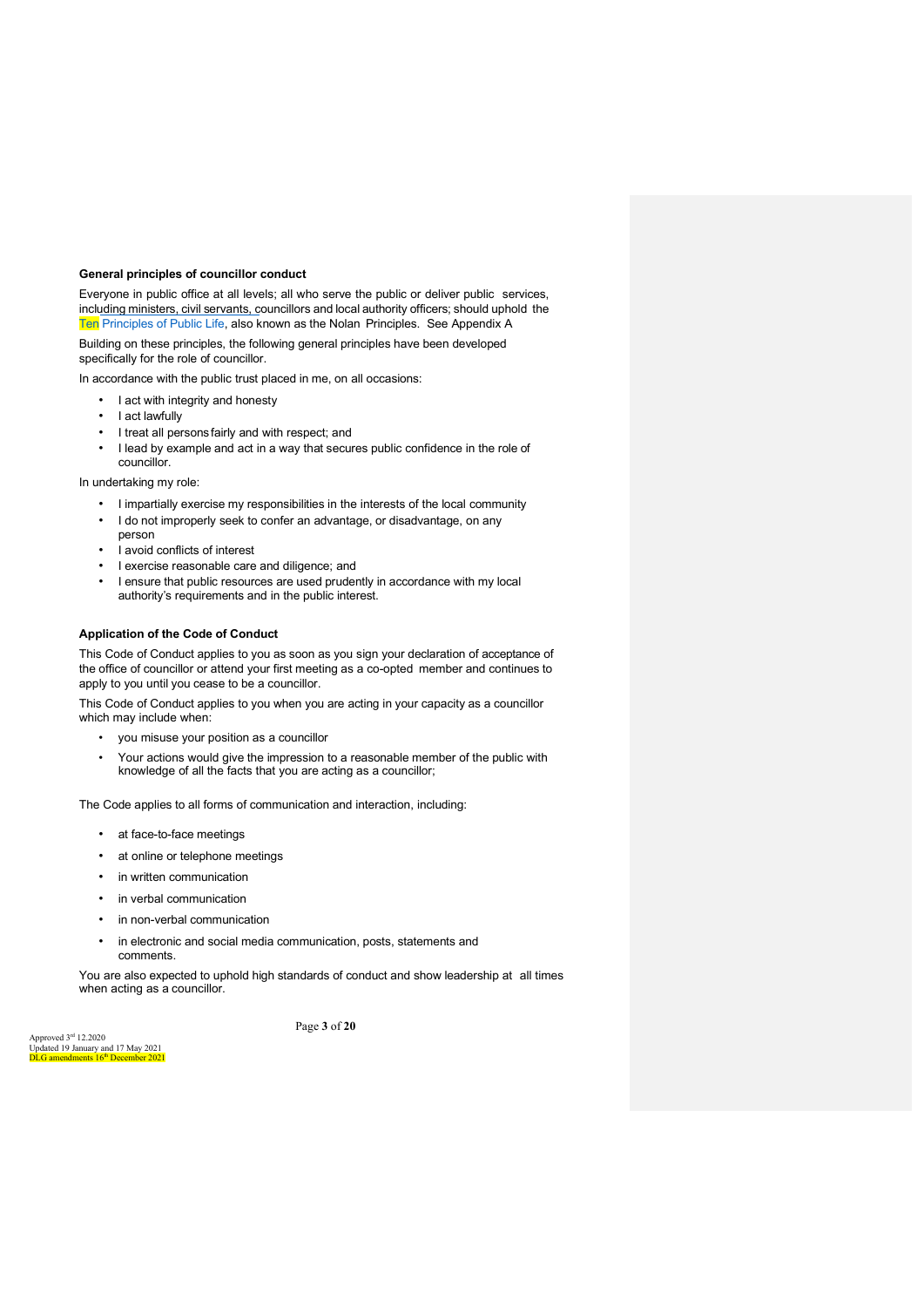#### Where you act as a representative of the Council:

- (a) on another relevant authority, you must, when acting for that other authority, comply with that other authority's code of conduct; or
- (b) on any other body, you must, when acting for that other body, comply with the authority's code of conduct, except and insofar as it conflicts with any other lawful obligations to which that other body may be subject.

Your Monitoring Officer has statutory responsibility for the implementation of the Code of Conduct, and you are encouraged to seek advice from your Monitoring Officer on any matters that may relate to the Code of Conduct. Town and parish councillors are encouraged to seek advice from their Clerk, who may refer matters to the Monitoring **Officer** 

## Standards of councillor conduct

This section sets out your obligations, which are the minimum standards of conduct required of you as a councillor. Should your conduct fall short of these standards, a complaint may be made against you, which may result in action being taken.

Guidance is included to help explain the reasons for the obligations and how they should be followed.

## General Conduct

## 1. Respect

#### As a councillor:

- 1.1 I treat other councillors and members of the public with respect.
- 1.2 I treat local authority employees, employees and representatives of partner organisations and those volunteering for the local authority with respect and respect the role they play.

Respect means politeness and courtesy in behaviour, speech, and in the written word. Debate and having different views are all part of a healthy democracy. As a councillor engaging in a political debate with other councillors you can express, challenge, criticise and disagree with views, ideas, opinions and policies in a robust but civil manner. You should not, however, subject individuals, groups of people or organisations, to personal attack.

Respect means politeness and courtesy in behaviour, speech and in the written word. Debate and having different views are all part of a healthy democracy. As a councillor you can express, challenge criticise and disagree with views, ideas, opinions and policies in a robust but civil manner. You should not however, subject individuals, groups of people or organisations to personal attack."

The robust manner in which councillors engage with each other during political debate is not appropriate when engaging with local authority employees, employees and representatives of partner organisations<mark> and those volunteering for the local authority. As strategic leaders and employers, it is</mark> expected that councillors will set a positive example to staff by treating them with politeness and courtesy at all times.

Commented [JGSDSO1]: Remove this paragraph and replace with paragraph below

Commented [JGSDSO2]: Remove this paragraph and replace with the paragraph below

Approved 3rd 12.2020 Updated 19 January and 17 May 2021<br><mark>DLG amendments 16<sup>th</sup> December 2021</mark> Page 4 of 20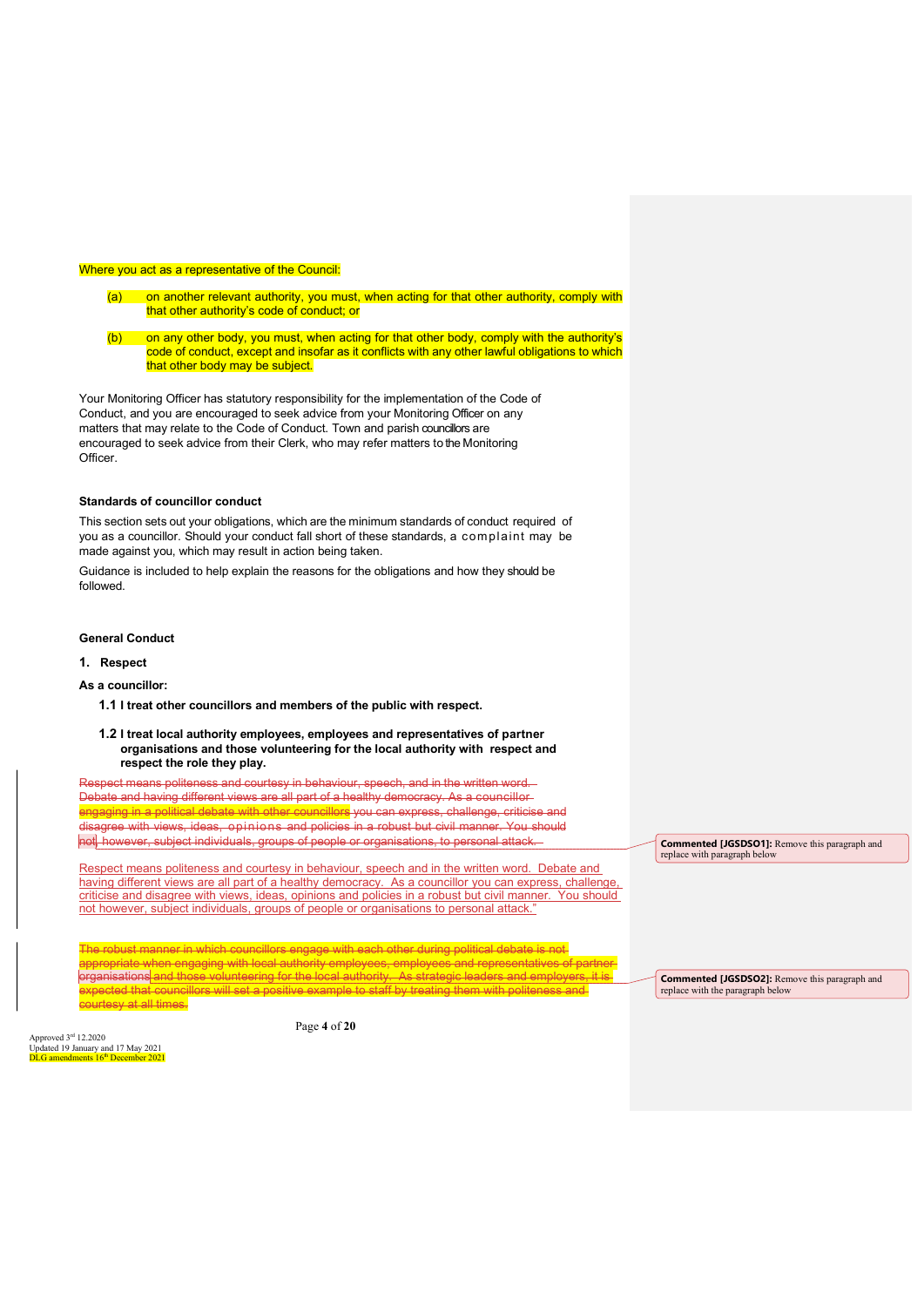As strategic leaders and employers, it is expected that councillors will set a positive example to staff by treating them with politeness and courtesy at all times. Councillors have the right to criticise reports, or the actions taken by officers, but they should always be constructive, relate to the subject matter of the report and should not be personal.

In your contact with the public, you should treat them politely and courteously. Rude and offensive behaviour lowers the public's expectations and confidence in councillors.

In return, you have a right to expect respectful behaviour from the public. If members of the public are being abusive, intimidatory or threatening you are entitled to stop any conversation or interaction in person or online and report them to the local authority, the relevant social media provider or the police. This also applies to fellow councillors, where action could then be taken under the Councillor Code of Conduct, a nd local authority employees, where concerns should be raised in line with the local authority's councillorofficer protocol.

## 2. Bullying, harassment and discrimination

#### As a councillor:

2.1 I do not bully any person.

## 2.2 I do not harass any person.

## 2.3 I promote equalities and do not discriminate unlawfully against any person.

The Advisory, Conciliation and Arbitration Service (ACAS) characterises bullying as offensive, intimidating, malicious or insulting behaviour, an abuse or misuse of power through means that undermine, humiliate, denigrate or injure the recipient. Bullying m i g h t be a regular pattern of behaviour or a one-off incident, happen face-to-face, on social media, in emails or phone calls, happen in the workplace or at work social events and may not always be obvious or noticed by others.

The Protection from Harassment Act 1997 defines harassment as conduct that causes alarm or distress or puts people in fear of violence and must involve such conduct on at least two occasions. It can include repeated attempts to impose unwanted communications and contact upon a person in a manner that could be expected to cause distress or fear in any reasonable person.

Unlawful discrimination is where someone is treated unfairly because of a protected characteristic. Protected characteristics are specific aspects of a person's identity defined by the Equality Act 2010. They are age, disability, gender reassignment, marriage and civil partnership, pregnancy and maternity, race, religion o r belief, sex and sexual orientation.

The Equality Act 2010 places specific duties on local authorities. Councillors have a central role to play in ensuring that equality issues are integral to the local authority's performance and strategic aims, and that there is a strong vision and public commitment to equality across public services. Councillors must not do anything that is likely to cause the Council to breach its public commitment to equality and fostering good relations with all communities. Appendix D sets out additional guidance that Councillors must read alongside this Code of Conduct.

#### 3. Impartiality of officers of the council

Page 5 of 20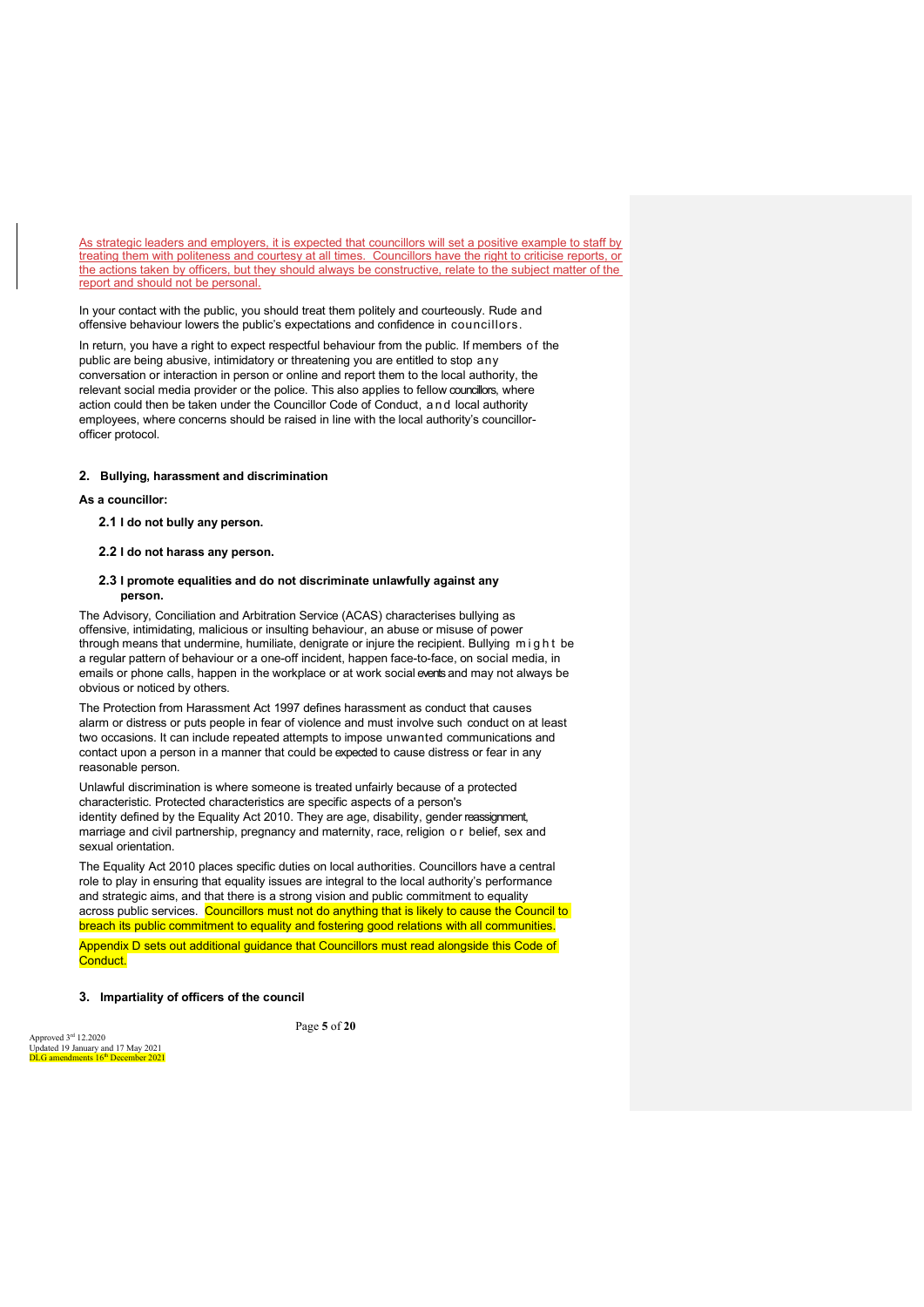## As a councillor:

#### 3.1 I do not compromise, or attempt to compromise, the impartiality of anyone who works for, or on behalf of, the local authority.

Officers work for the local authority as a whole and must be politically neutral (unless they are political assistants). They should not be coerced or persuaded to act in a way that would

undermine their neutrality. You can question officers in order to understand, for example, their reasons for proposing to act in a particular way, or the content of a report that they have written. However, you must not try and force them to act differently, change their advice, or alter the content of that report, if doing so would prejudice their professional integrity.

## You must:

- (a) when reaching decisions on any matter have regard to any relevant advice provided to you by the Council's officers and in particular by the Monitoring Officer and Section 151 Officer; and
- (b) give reasons for all decisions in accordance with any statutory requirement and any reasonable additional requirements imposed by the Council.

## 4. Confidentiality and access to information

#### As a councillor:

- 4.1 I do not disclose information:
	- a. given to me in confidence by anyone
	- b. acquired by me which I believe, or ought reasonably to be
		- aware, is of a confidential nature, unless
			- i. I have received the consent of a person authorised to give it;
			- ii. I am required by law to do so;
			- iii. the disclosure is made to a third party for the purpose of obtaining professional legal advice provided that the third party agrees not to disclose the information to any other person; or
			- iv. the disclosure is:
				- 1. reasonable and in the public interest; and
					- 2. made in good faith and in compliance with the reasonable requirements of the local authority; and
					- 3. I have consulted the Monitoring Officer prior to its release.
- 4.2 I do not improperly use knowledge gained solely as a result of my role as a councillor for the advancement of myself, my friends, my family members, my employer or my business interests.
- 4.3 I do not prevent anyone from getting information that they are entitled to by law.

Page 6 of 20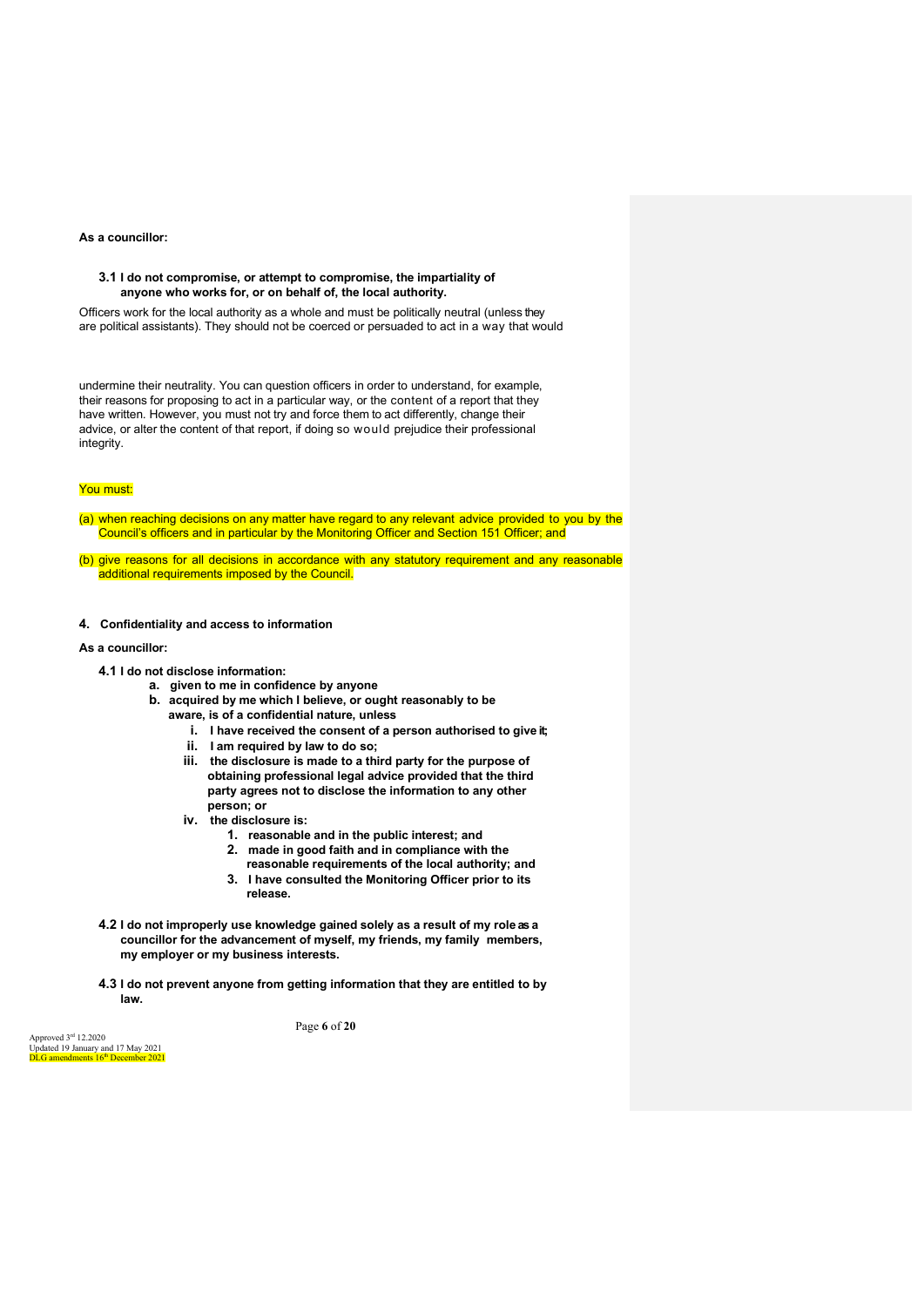Local authorities must work openly and transparently, and their proceedings and printed materials are open to the public, except in certain legally defined circumstances. You should work on this basis, but there will be times when it is required by law that discussions, documents and other information relating to or held by the local authority must be treated in a confidential manner. Examples include information relating to ongoing negotiations or personal data relating to individuals.

With regards to personal data relating to individuals, you must not do anything that is likely to cause your authority to breach Data Protection law. You must seek to ensure you are familiar with how the Data Protection Act applies to your role in handling personal data through training, and if you are not sure you should seek advice from the Monitoring Officer.

## 5. Disrepute

#### As a councillor:

#### 5.1 I do not bring my role or local authority into disrepute.

As a Councillor, you are trusted to make decisions on behalf of your community and your actions and behaviour are subject to greater scrutiny than that of ordinary members of the public. You should be aware that your actions might have an adverse impact on you, other councillors and/or your local authority and may lower the public's confidence in your or your local authority's ability to discharge your/its functions. For example, behaviour that is considered dishonest and/or deceitful can bring your local authority into disrepute.

You are able to hold the local authority and fellow councillors to account and are able to constructively challenge and express concern about decisions and processes undertaken by the council whilst continuing to adhere to other aspects of this Code of Conduct.

#### 6. Use of position

#### As a councillor:

## 6.1 I do not use, or attempt to use, my position improperly to the advantage or disadvantage of myself or anyone else.

Your position as a member of the local authority provides you with certain opportunities, responsibilities, and privileges, and you make choices all the time that will impact others. However, you should not take advantage of these opportunities to further your own or others' private interests or to disadvantage anyone unfairly.

## 7. Use of local authority resources and facilities

As a councillor:

7.1 I do not misuse council resources.

Page 7 of 20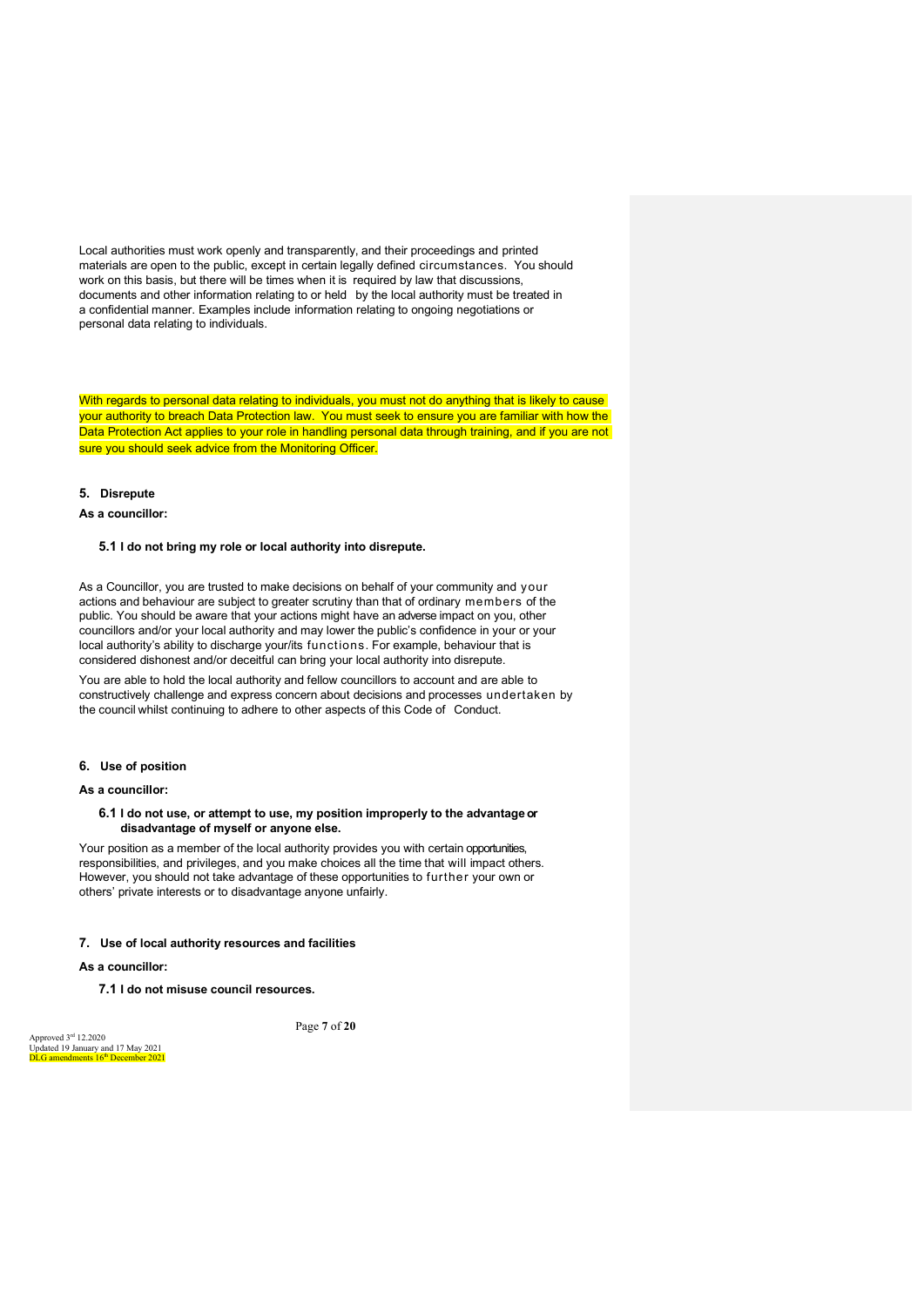- 7.2 I will, when using the resources of the local authority or authorising their use by others:
	- (a) act in accordance with the local authority's requirements.
	- (b) ensure that such resources are not used for political purposes unless that use could reasonably be regarded as likely to facilitate, or be conducive to, the discharge of the functions of the local authority or of the office to which I have been elected or appointed; and (c) have regard to any applicable Local Authority Code of Publicity during elections.

You may be provided with resources and facilities by the local authority to assist you in carrying out your duties as a councillor.

Examples include:

- office support
- stationery
- equipment such as phones, and computers
- transport
- access and use of local authority buildings and rooms.

These are given to you to help you carry out your role as a councillor more effectively and are not to be used for business or personal gain. They should be used in accordance with the purpose for which they have been provided and the local authority's own policies regarding their use.

## 8. Complying with the Code of Conduct

As a Councillor:

- 8.1 I undertake Code of Conduct training provided by my local authority.
- 8.2 I cooperate with any Code of Conduct investigation and/or determination.
- 8.3 I do not intimidate or attempt to intimidate any person who is likely to be involved with any investigation or proceedings.
- 8.4 I comply with any sanction imposed on me following a finding that I have breached the Code of Conduct.

It is extremely important for you as a councillor to demonstrate high standards, for you to have your actions open to scrutiny and for you not to undermine public trust in the local authority or its governance. If you do not understand or are concerned about the local authority's processes in handling a complaint you should raise this with your Monitoring Officer.

Protecting your reputation and the reputation of the local authority

9. Interests

As a councillor:

9.1 I register and disclose my interests.

Page 8 of 20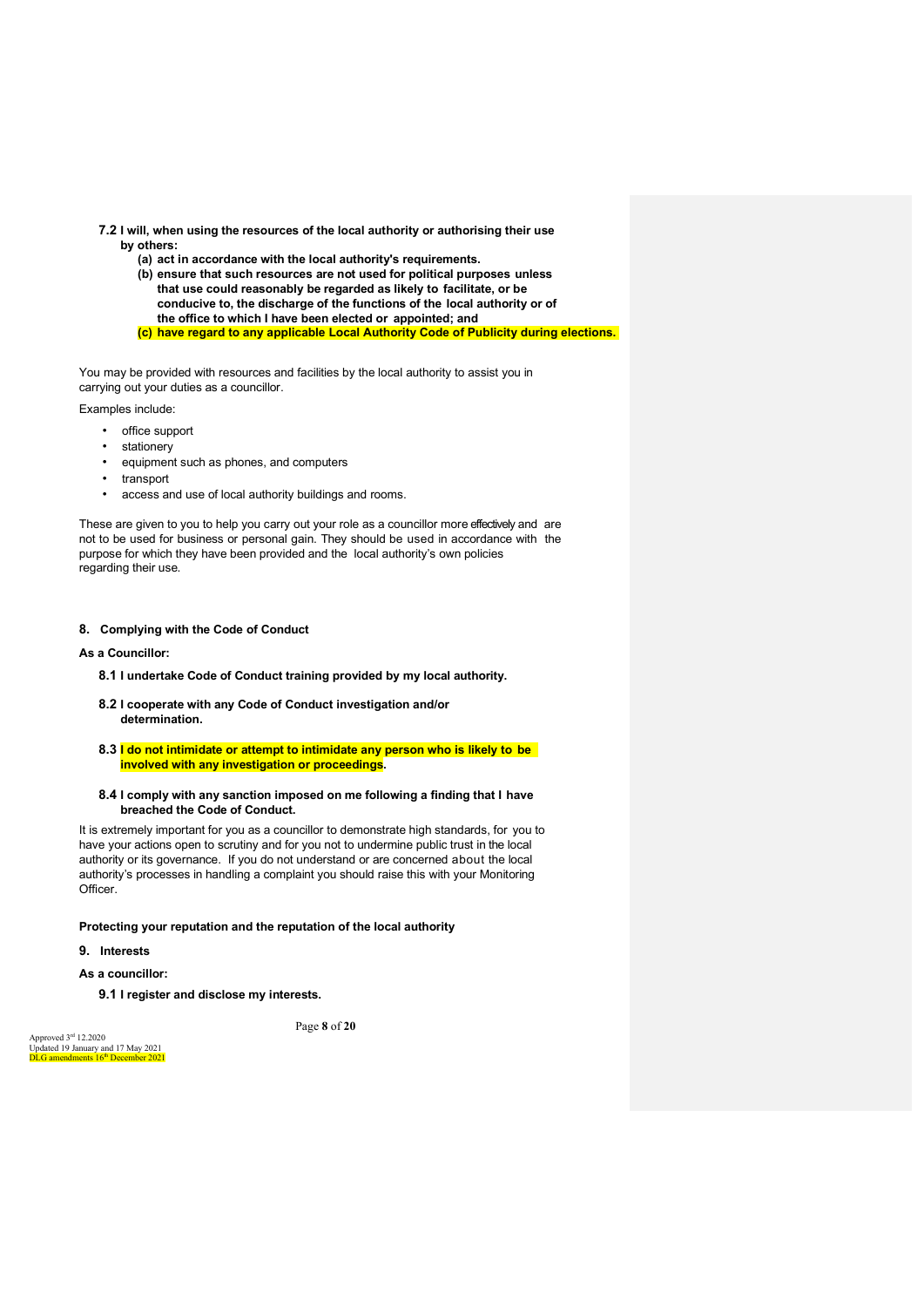Section 29 of the Localism Act 2011 requires the Monitoring Officer to establish and maintain a register of interests of members of the authority .

You need to register your interests so that the public, local authority employees and fellow councillors know which of your interests might give rise to a conflict of interest. The register is a public document that can be consulted when (or before) an issue arises. The register also protects you by allowing you to demonstrate openness and a willingness to be held accountable. You are personally responsible for deciding whether or not you should disclose an interest in a meeting, but it can be helpful for you to know early on if others think that a potential conflict might arise. It is also important that the public know about any interest that might have to be disclosed by you or other councillors when making or taking part in decisions, so that decision making is seen by the public as open and honest. This helps to ensure that public confidence in the integrity of local governance is maintained.

You should note that failure to register or disclose a disclosable pecuniary interest as set out in Table 1, is a criminal offence under the Localism Act 2011.

Appendix B sets out the detailed provisions on registering and disclosing interests. If in doubt, you should always seek advice from your Monitoring Officer.

## 10. Gifts and hospitality

#### As a councillor:

- 10.1 I do not accept gifts or hospitality, irrespective of estimated value, which could give rise to real or substantive personal gain or a reasonable suspicion of influence on my part to show favour from persons seeking to acquire, develop or do business with the local authority or from persons who may apply to the local authority for any permission, licence or other significant advantage.
- 10.2 I register with the Monitoring Officer any gift or hospitality with an estimated value of at least  $£15$  within 28 days of its receipt.
- 10.3 I register with the Monitoring Officer any significant gift or hospitality that I have been offered but have refused to accept.

In order to protect your position and the reputation of the local authority, you should exercise caution in accepting any gifts or hospitality which are (or which you reasonably believe to be) offered to you because you are a councillor. The presumption should always be not to accept significant gifts or hospitality. However, there may be times when such a refusal may be difficult if it is seen as rudeness in which case you could accept it but must ensure it is publicly registered. However, you do not need to register gifts and hospitality which are not related to your role as a councillor, such as Christmas gifts from your friends and family. It is also important to note that it is appropriate to accept normal expenses and hospitality associated with your duties as a councillor. If you are unsure, do contact your Monitoring Officer for guidance.

Approved 3rd 12.2020 Updated 19 January and 17 May 2021<br><mark>DLG amendments 16<sup>th</sup> December 2021</mark> Page 9 of 20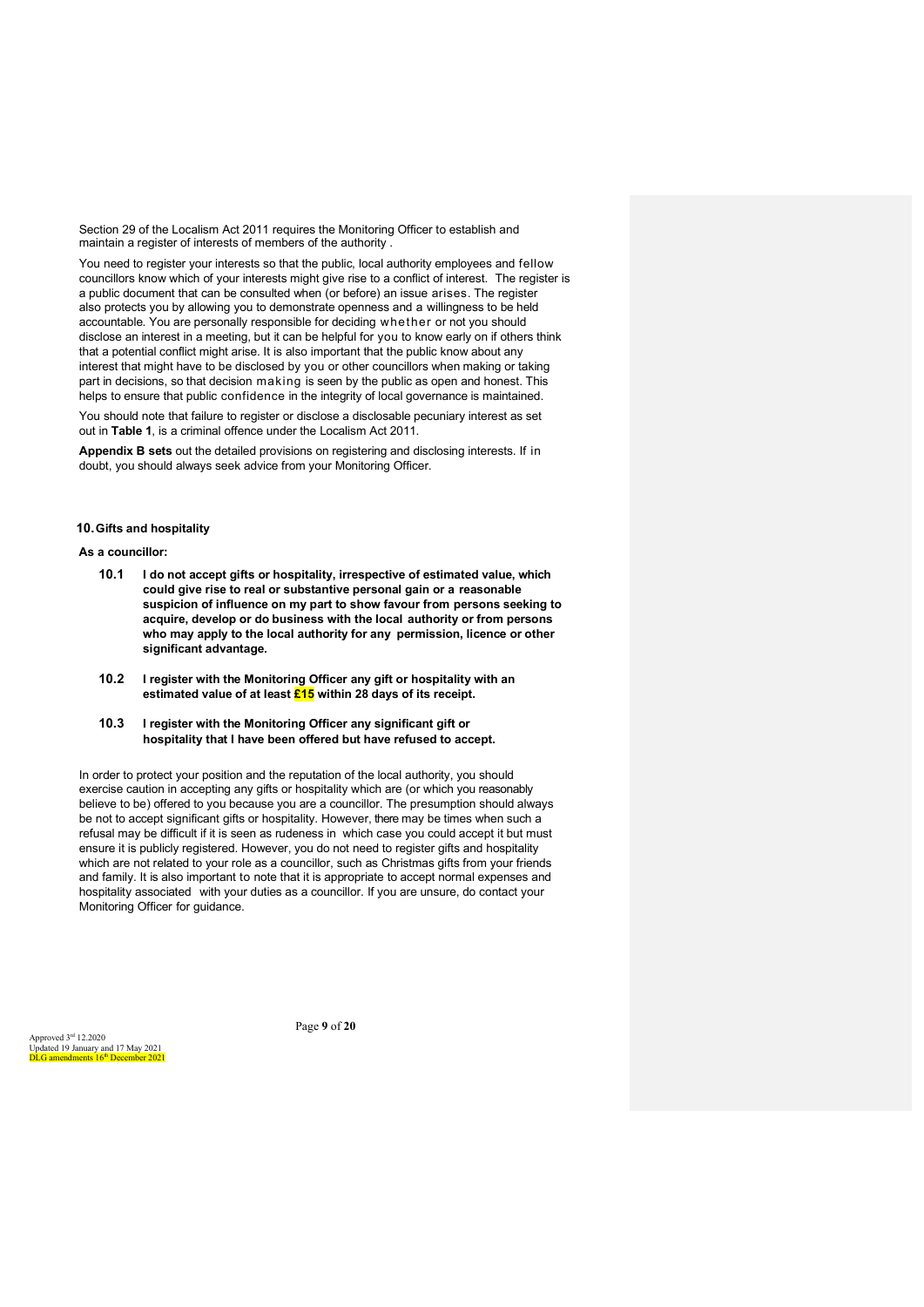Approved 3<sup>rd</sup> 12.2020<br>Updated 19 January and 17 May 2021<br><mark>DLG amendments 16<sup>th</sup> December 2021</mark>

Page 10 of 20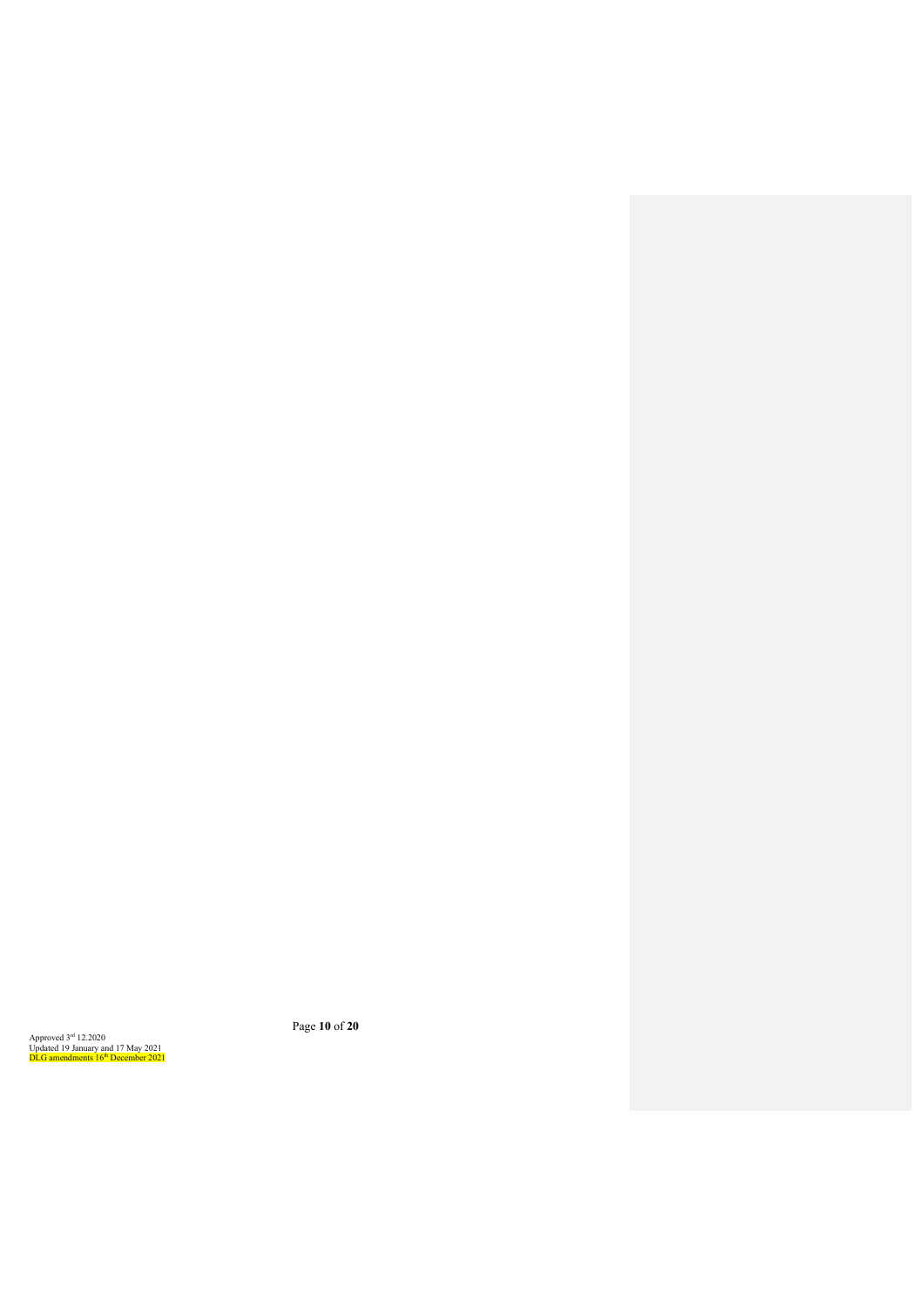#### Appendices

## Appendix A - The Ten Principles of Public Life

The principles are:

Selflessness - Members should serve only the public interest and should never improperly confer an advantage or disadvantage on any person.

Honesty and Integrity – Members should not place themselves in situations where their honesty and integrity may be questioned, should not behave improperly, and should, on all occasions, avoid the appearance of such behaviour.

Objectivity – Members should make decisions on merit, including when making appointments, awarding contracts, or recommending individuals for rewards or benefits.

Accountability – Members should be accountable to the public for their actions and the manner in which they carry out their responsibilities, and should co-operate fully and honestly with any scrutiny appropriate to their particular office.

Openness – Members should be as open as possible about their actions and those of their Authority and should be prepared to give reasons for those actions.

Personal judgement – Members may take account of the views of others, including their political groups, but should reach their own conclusions on the issues before them and act in accordance with those conclusions.

Respect for others – Members should promote equality by not discriminating unlawfully against any person, and by treating people with respect, regardless of their race, age, religion, gender, sexual orientation or disability. They should respect the impartiality and integrity of the authority's statutory officers and its other employees.

Duty to uphold the Law – Members should uphold the law and, on all occasions, act in accordance with the trust that the public is entitled to place in them.

Stewardship – Members should do whatever they are able to do to ensure that their authorities use their resources prudently and in accordance with the law.

Leadership – Members should promote and support these principles by leadership, and by example, and should act in a way that secures or preserves public confidence.

Page 11 of 20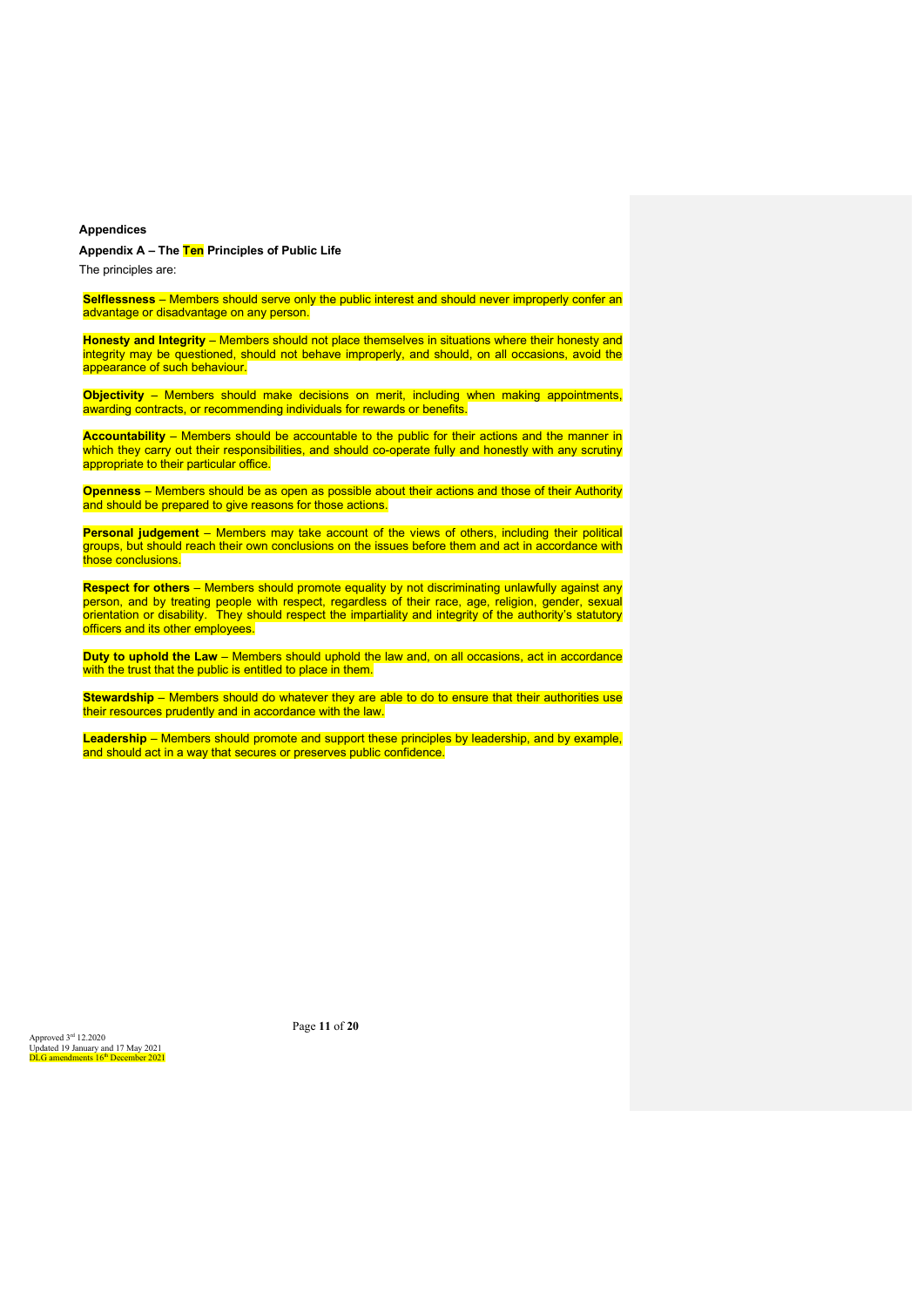#### Appendix B Registering interests

Within 28 days of becoming a member or your re-election or re-appointment to office you must register with the Monitoring Officer the interests which fall within the categories set out in Table 1 (Disclosable Pecuniary Interests) which are as described in "The Relevant Authorities (Disclosable Pecuniary Interests) Regulations 2012". You should also register details of your other personal interests which fall within the categories set out in Table 2 (Other Registerable Interests).

 "Disclosable Pecuniary Interest" means an interest of yourself, or of your partner if you are aware of your partner's interest, within the descriptions set out in Table 1 below.

"Partner" means a spouse or civil partner, or a person with whom you are living as husband or wife, or a person with whom you are living as if you are civil partners.

- 1. You must ensure that your register of interests is kept up-to-date and within 28 days of becoming aware of any new interest, or of any change to a registered interest, notify the Monitoring Officer.
- 2. A 'sensitive interest' is as an interest which, if disclosed, could lead to the councillor, or a person connected with the councillor, being subject to violence or intimidation.
- 3. Where you have a 'sensitive interest' you must notify the Monitoring Officer with the reasons why you believe it is a sensitive interest. If the Monitoring Officer agrees they will withhold the interest from the public register. The Monitoring Officer may state on the register that the councillor has an interest the details of which are withheld.

#### Non participation in case of disclosable pecuniary interest

- 4. Where a matter arises at a meeting which directly relates to one of your Disclosable Pecuniary Interests as set out in Table 1, you must disclose the interest, not participate in any discussion or vote on the matter and must not remain in the room unless you have been granted a dispensation. If the interest has not already been recorded, notify the Monitoring Officer of the interest within 28 days beginning with the date of the meeting. If it is a 'sensitive interest', you do not have to disclose the nature of the interest, just that you have an interest. Dispensation may be granted in limited circumstances, to enable you to participate and vote on a matter in which you have a disclosable pecuniary interest.
- 5. [Where you have a disclosable pecuniary interest on a matter to be considered or is being considered by you as a Cabinet member in exercise of your executive function, you must notify the Monitoring Officer of the interest and must not take any steps or further steps in the matter apart from arranging for someone else to deal with it ]

Approved 3rd 12.2020 Updated 19 January and 17 May 2021<br><mark>DLG amendments 16<sup>th</sup> December 2021</mark> Page 12 of 20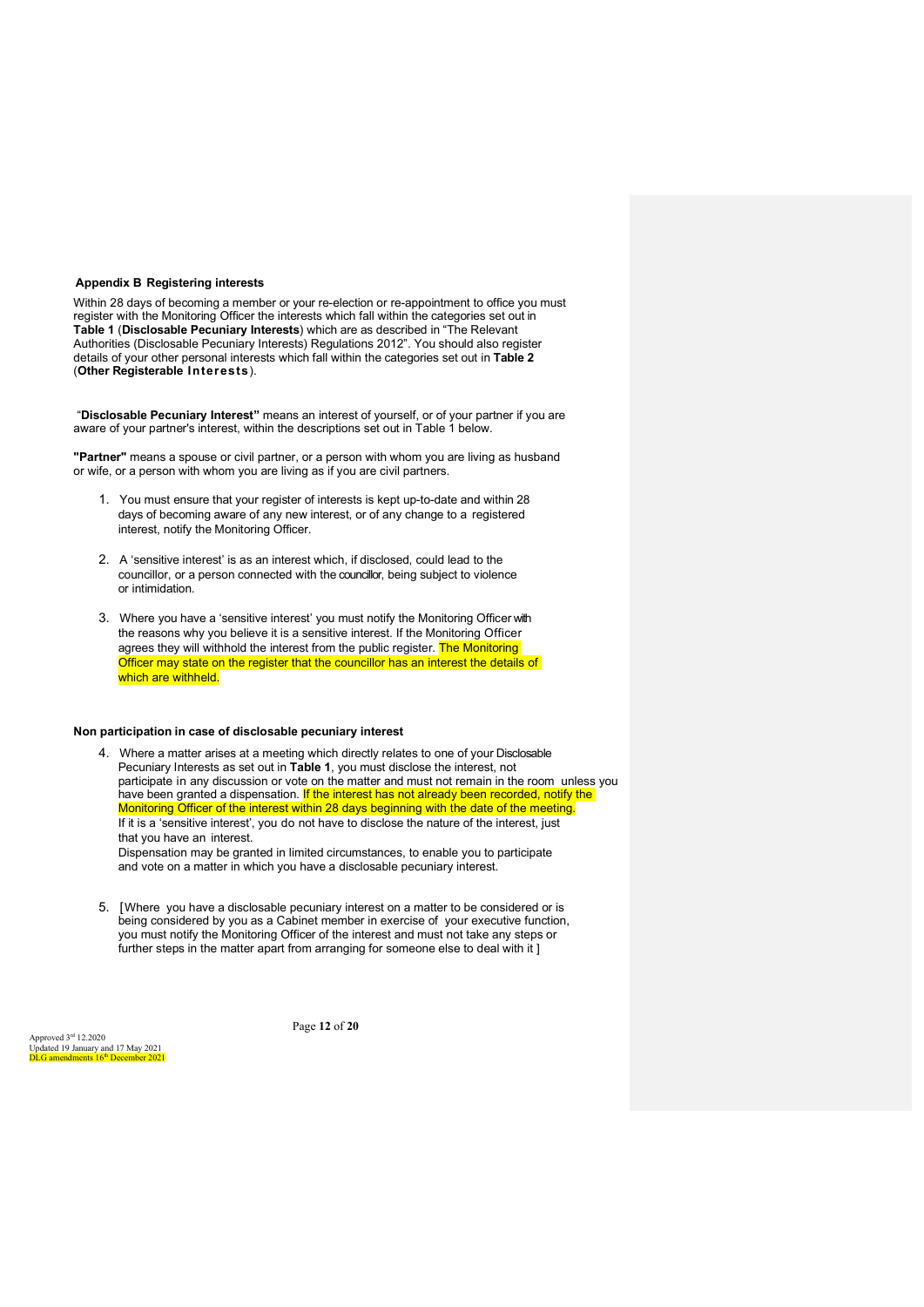#### Disclosure of Other Registerable Interests

6. Where a matter arises at a meeting which **directly relates** to the financial interest or wellbeing of one of your Other Registerable Interests (as set out in Table 2), you must disclose the interest. You may speak on the matter only if members of the public are also allowed to speak at the meeting but otherwise must not take part in any discussion or vote on the matter and must not remain in the room unless you have been granted a dispensation. If it is a 'sensitive interest', you do not have to disclose the nature of the interest.

## Disclosure of Non-Registerable Interests

- 7. Where a matter arises at a meeting which **directly relates** to your financial interest or well-being (and is not a Disclosable Pecuniary Interest set out in Table 1) or a financial interest or well-being of a relative or close associate, you must disclose the interest. You may speak on the matter only if members of the public are also allowed to speak at the meeting. Otherwise you must not take part in any discussion or vote on the matter and must not remain in the room unless you have been granted a dispensation. If it is a 'sensitive interest', you do not have to disclose the nature of the interest.
- 8. Where a matter arises at a meeting which **affects**
	- a. your own financial interest or well-being;
	- b. a financial interest or well-being of a relative or close associate; or
	- c. a financial interest or wellbeing of a body included under Other Registrable Interests as set out in Table 2

you must disclose the interest. In order to determine whether you can remain in the meeting after disclosing your interest the following test should be applied

- 9. Where a matter (referred to in paragraph 8 above) affects the financial interest or well-being: a. to a greater extent than it affects the financial interests of the majority of
	- inhabitants of the ward affected by the decision and;
	- b. a reasonable member of the public knowing all the facts would believe that it would affect your view of the wider public interest

You may speak on the matter only if members of the public are also allowed to speak at the meeting. Otherwise you must not take part in any discussion or vote on the matter and must not remain in the room unless you have been granted a dispensation.

If it is a 'sensitive interest', you do not have to disclose the nature of the interest.

10. [Where you have an Other Registerable Interest or Non-Registerable Interest on a matter to be considered or is being considered by you as a Cabinet member in exercise of your executive function, you must notify the Monitoring Officer of the interest and must not take any steps or further steps in the matter apart from arranging for someone else to deal with it ]

Approved 3rd 12.2020 Updated 19 January and 17 May 2021<br><mark>DLG amendments 16<sup>th</sup> December 2021</mark> Page 13 of 20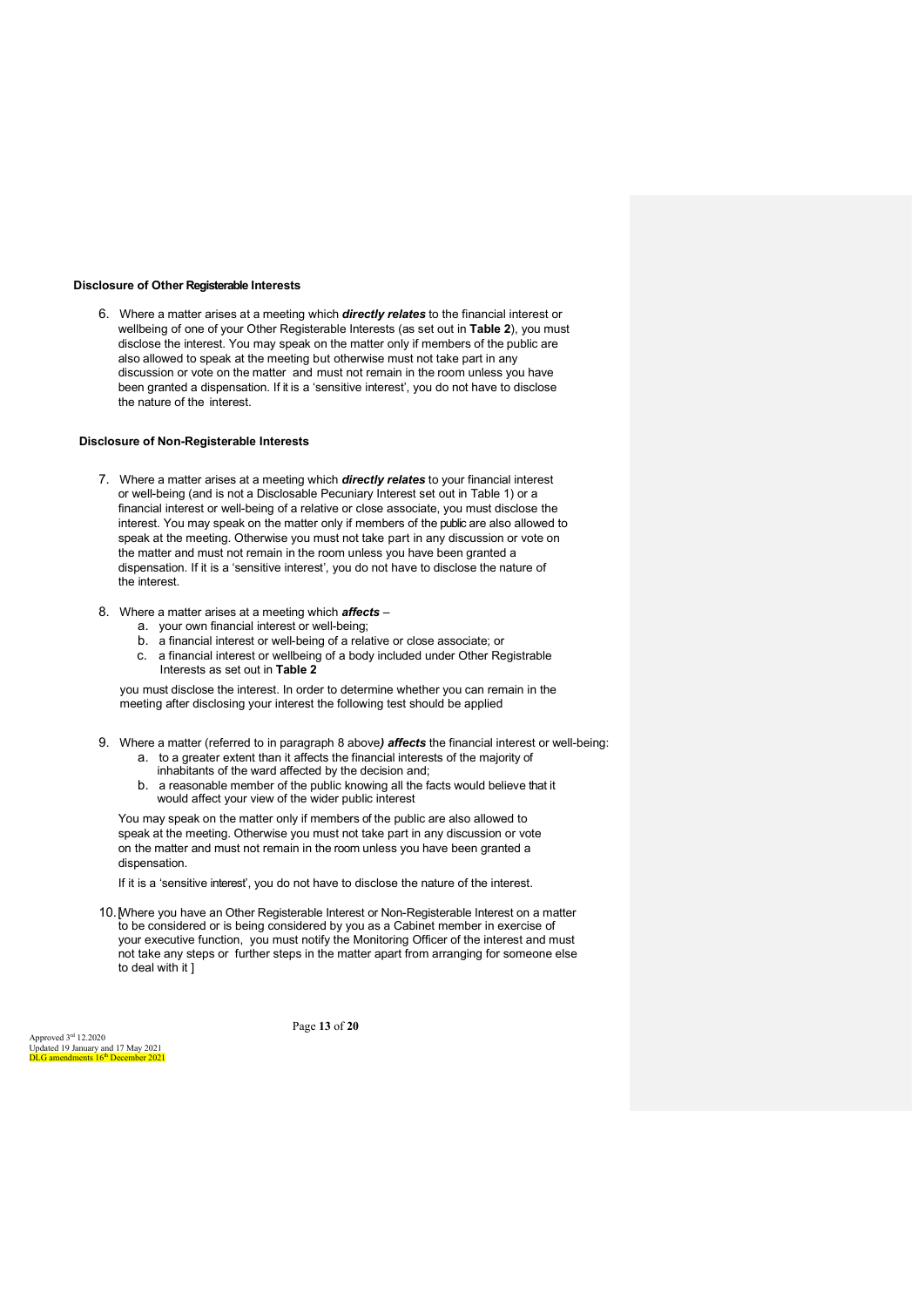## Table 1: Disclosable Pecuniary Interests

This table sets out the explanation of Disclosable Pecuniary Interests as set out in the Relevant Authorities (Disclosable Pecuniary Interests) Regulations 2012.

| <b>Subject</b>                                       | <u>Description</u>                                                                                                                                                                                                                                                                                                                                                                                                                                           |
|------------------------------------------------------|--------------------------------------------------------------------------------------------------------------------------------------------------------------------------------------------------------------------------------------------------------------------------------------------------------------------------------------------------------------------------------------------------------------------------------------------------------------|
| Employment, office, trade,<br>profession or vocation | Any employment, office, trade,<br>profession or vocation carried on for<br>profit or gain.                                                                                                                                                                                                                                                                                                                                                                   |
| Sponsorship                                          | Any payment or provision of any other<br>financial benefit (other than from the<br>council) made to the councillor during the<br>previous 12-month period for expenses<br>incurred by him/her in carrying out<br>his/her duties as a councillor, or towards<br>his/her election expenses.<br>This includes any payment or financial<br>benefit from a trade union within the<br>meaning of the Trade Union and Labour<br>Relations (Consolidation) Act 1992. |
| <b>Contracts</b>                                     | Any contract made between the<br>councillor or his/her spouse or civil<br>partner or the person with whom the                                                                                                                                                                                                                                                                                                                                                |

Approved 3<sup>rd</sup> 12.2020<br>Updated 19 January and 17 May 2021<br><mark>DLG amendments 16<sup>th</sup> December 2021</mark>

Page 14 of 20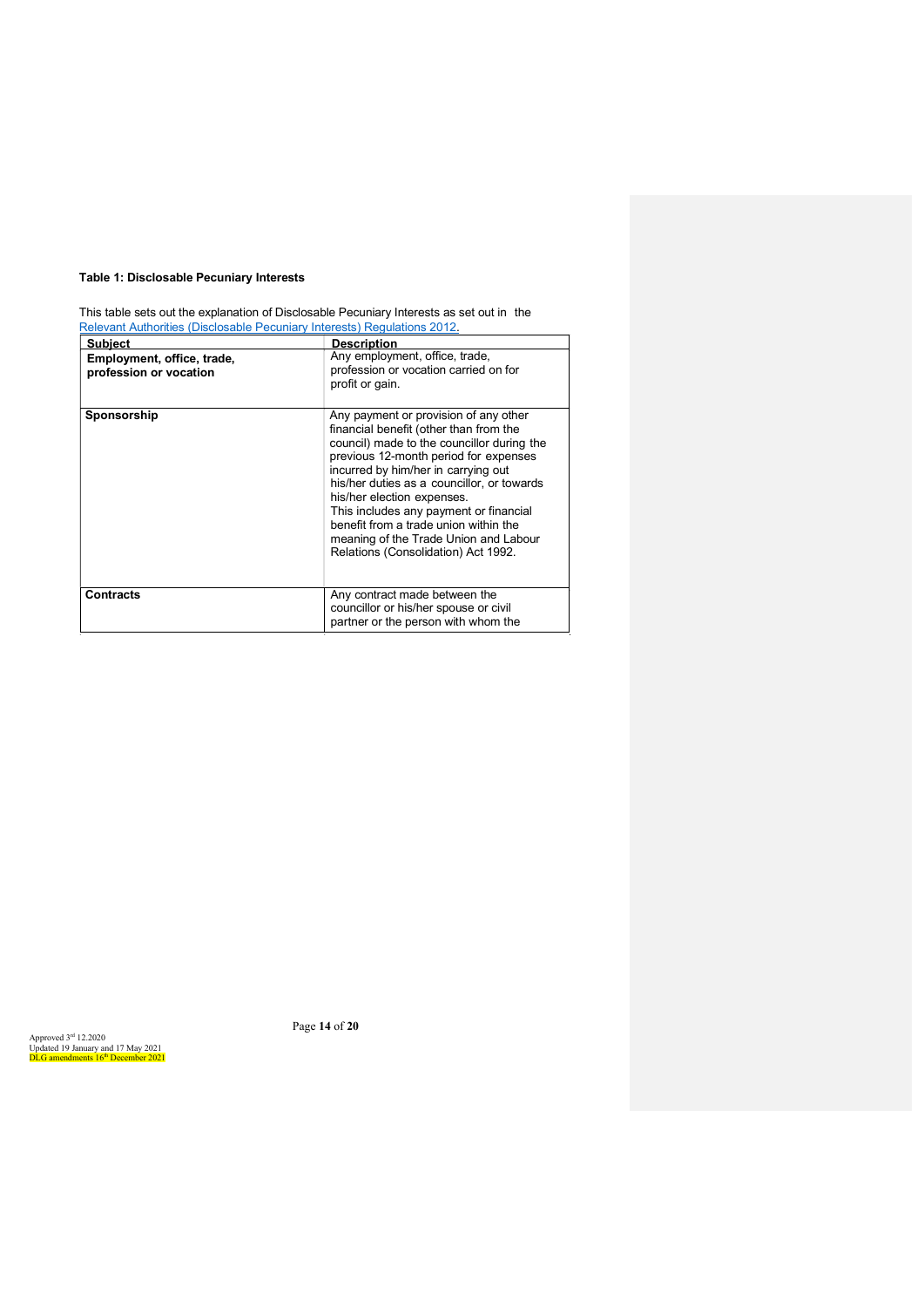|                            | councillor is living as if they were<br>spouses/civil partners (or a firm in which<br>such person is a partner, or an incorporated<br>body of which such person is a director* or<br>a body that such person has a beneficial<br>interest in the securities of*) and the council<br>(a) under which goods or services are to be<br>provided or works are to be executed; and<br>(b) which has not been fully discharged.                                                                                                                                                                                                     |
|----------------------------|------------------------------------------------------------------------------------------------------------------------------------------------------------------------------------------------------------------------------------------------------------------------------------------------------------------------------------------------------------------------------------------------------------------------------------------------------------------------------------------------------------------------------------------------------------------------------------------------------------------------------|
| <b>Land and Property</b>   | Any beneficial interest in land which is<br>within the area of the council.<br>'Land' excludes an easement, servitude,<br>interest or right in or over land which does<br>not give the councillor or his/her spouse or<br>civil partner or the person with whom the<br>councillor is living as if they were spouses/<br>civil partners (alone or jointly with another)<br>a right to occupy or to receive income.                                                                                                                                                                                                            |
| Licenses                   | Any licence (alone or jointly with others) to<br>occupy land in the area of the council for a<br>month or longer                                                                                                                                                                                                                                                                                                                                                                                                                                                                                                             |
| <b>Corporate tenancies</b> | Any tenancy where (to the councillor's<br>knowledge)-<br>(a) the landlord is the council; and<br>(b) the tenant is a body that the councillor,<br>or his/her spouse or civil partner or the<br>person with whom the councillor is living as<br>if they were spouses/ civil partners is a<br>partner of or a director* of or has a<br>beneficial interest in the securities* of.                                                                                                                                                                                                                                              |
| <b>Securities</b>          | Any beneficial interest in securities* of a<br>body where-<br>(a) that body (to the councillor's<br>knowledge) has a place of business or<br>land in the area of the council; and<br>$(b)$ either—<br>(i) ) the total nominal value of the<br>securities* exceeds £25,000 or one<br>hundredth of the total issued share<br>capital of that body; or<br>(ii) if the share capital of that body is of<br>more than one class, the total nominal<br>value of the shares of any one class in<br>which the councillor, or his/ her spouse or<br>civil partner or the person with whom the<br>councillor is living as if they were |
|                            | spouses/civil partners have a beneficial<br>interest exceeds one hundredth of the total<br>issued share capital of that class.                                                                                                                                                                                                                                                                                                                                                                                                                                                                                               |

\* 'director' includes a member of the committee of management of an industrial and<br>  $\frac{1}{2}$ <br>  $\frac{1}{2}$ <br>  $\frac{1}{2}$ <br>  $\frac{1}{2}$ <br>  $\frac{1}{2}$ <br>  $\frac{1}{2}$ <br>  $\frac{1}{2}$ <br>  $\frac{1}{2}$ <br>  $\frac{1}{2}$ <br>  $\frac{1}{2}$ <br>  $\frac{1}{2}$ <br>  $\frac{1}{2}$ <br>  $\frac{1$ 

Page 15 of 20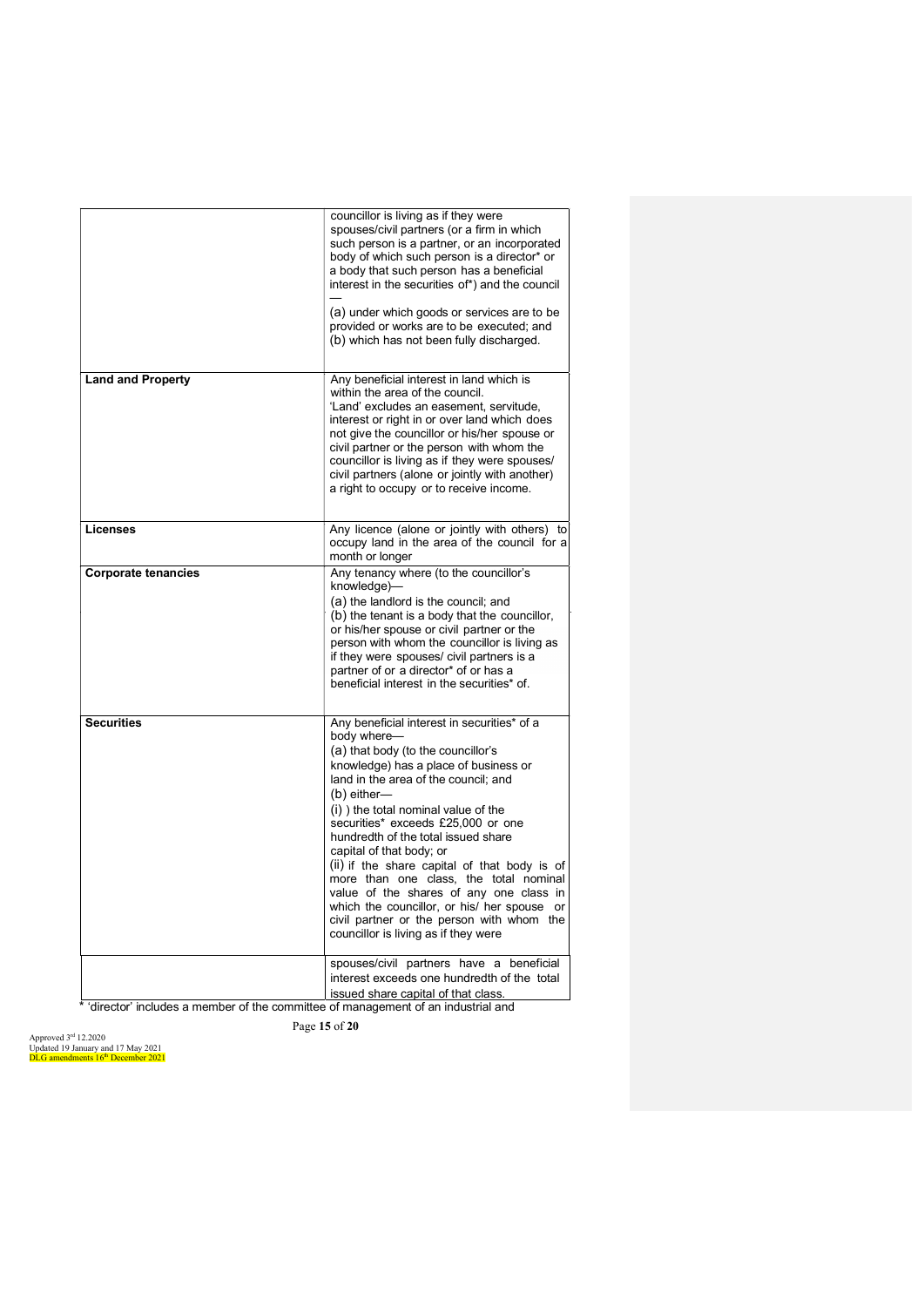provident society.

\* 'securities' means shares, debentures, debenture stock, loan stock, bonds, units of a collective investment scheme within the meaning of the Financial Services and Markets Act 2000 and other securities of any description, other than money deposited with a building society.

## Table 2: Other Registrable Interests

You must register as an Other Registerable Interest :

a) any unpaid directorships

b ) any body of which you are a member or are in a position of general control or management and to which you not are not nominated or appointed by your authority

c) any body

- (i) exercising functions of a public nature
- (ii) directed to charitable purposes or

(iii) one of whose principal purposes includes the influence of public opinion or policy (including any political party or trade union)

of which you are a member or in a position of general control or management

Page 16 of 20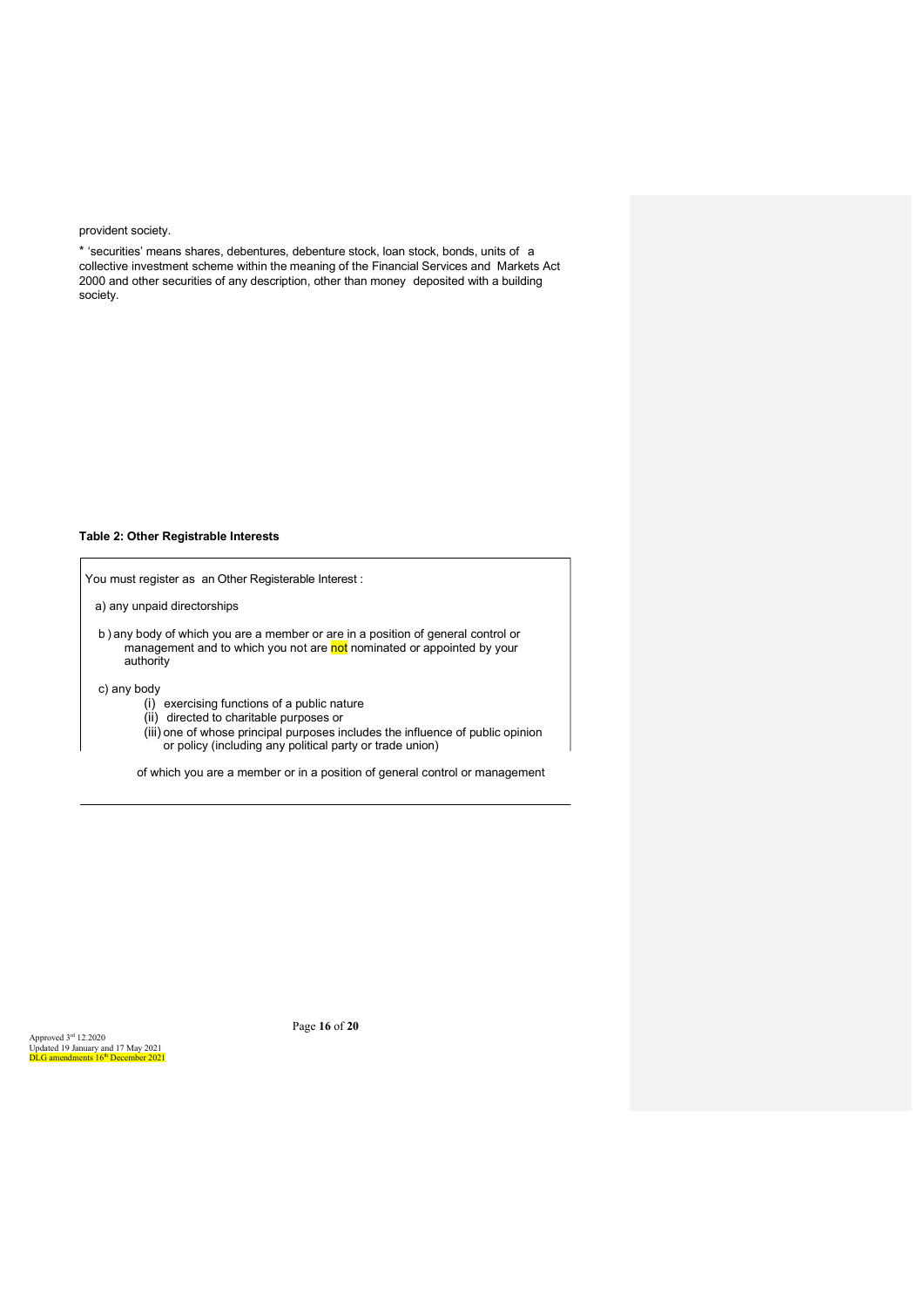#### Appendix C – the Committee on Standards in Public Life and Best Practice Recommendations

The LGA has undertaken this review whilst the Government continues to consider the recommendations made by the Committee on Standards in Public Life in their report on Local Government Ethical Standards. If the Government chooses to implement any of the recommendations, this could require a change to this Code.

The recommendations cover:

- Recommendations for changes to the Localism Act 2011 to clarify in law when the Code of Conduct applies
- The introduction of sanctions
- An appeals process through the Local Government Ombudsman
- Changes to the Relevant Authorities (Disclosable Pecuniary Interests) Regulations 2012
- Updates to the Local Government Transparency Code
- Changes to the role and responsibilities of the Independent Person
- That the criminal offences in the Localism Act 2011 relating to Disclosable Pecuniary Interests should be abolished

#### Best Practice Recommendations

As included in The Local Government Ethical Standards report. These are:

Best practice 1: Local authorities should include prohibitions on bullying and harassment in codes of conduct. These should include a definition of bullying and harassment, supplemented with a list of examples of the sort of behaviour covered by such a definition.

Best practice 2: Councils should include provisions in their code of conduct requiring councillors to comply with any formal standards investigation and prohibiting trivial or malicious allegations by councillors.

Page 17 of 20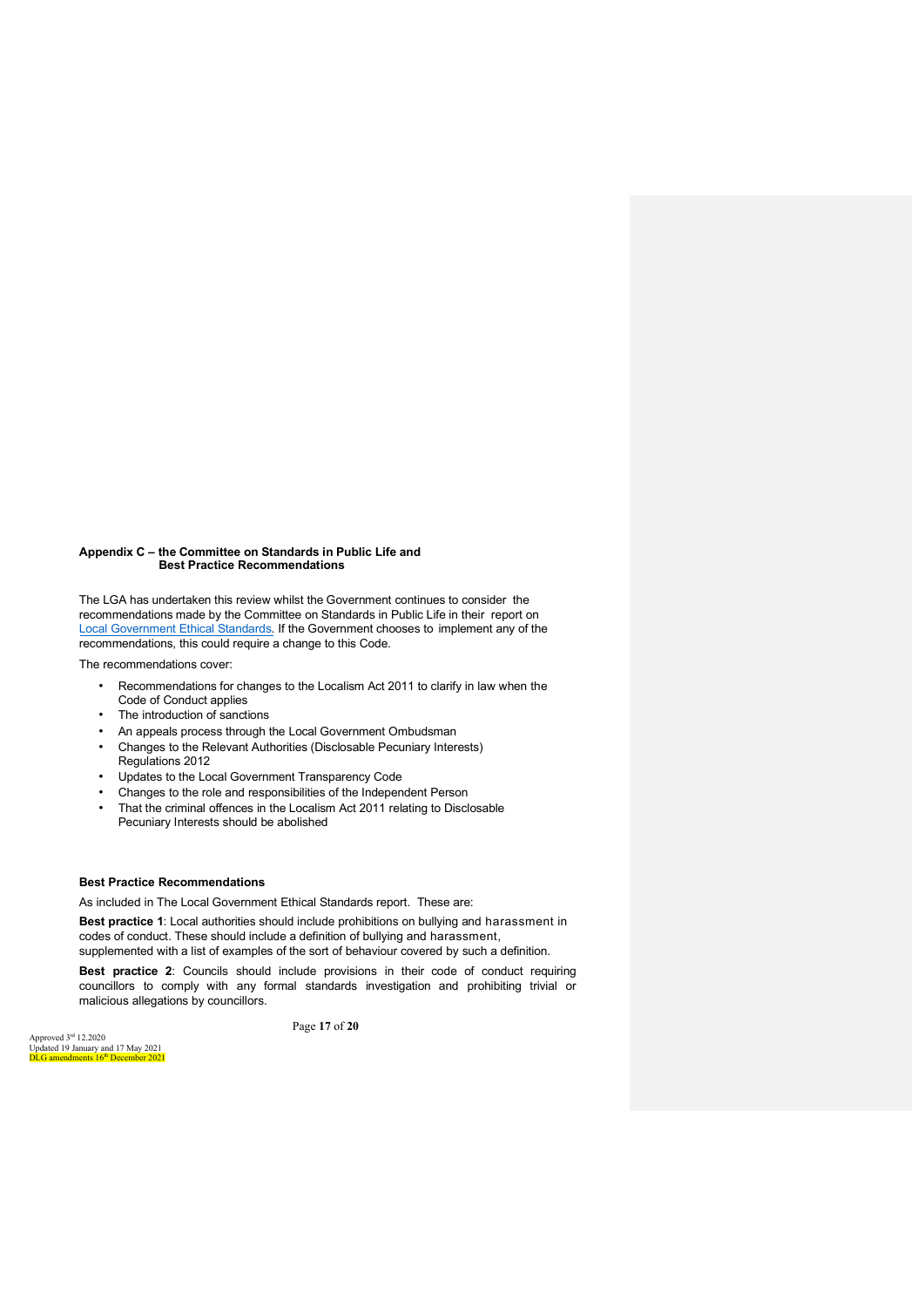Best practice 3: Principal authorities should review their code of conduct each year and regularly seek, where possible, the views of the public, community organisations and neighbouring authorities.

Best practice 4: An authority's code should be readily accessible to both councillors and the public, in a prominent position on a council's website and available in council premises.

Best practice 5: Local authorities should update their gifts and hospitality register at least once per quarter, and publish it in an accessible format, such as CSV.

Best practice 6: Councils should publish a clear and straightforward public interest test against which allegations are filtered.

Best practice 7: Local authorities should have access to at least two Independent Persons.

Best practice 8: An Independent Person should be consulted as to whether to undertake a formal investigation on an allegation, and should be given the option to

 review and comment on allegations which the responsible officer is minded to dismiss as being without merit, vexatious, or trivial.

Best practice 9: Where a local authority makes a decision on an allegation of misconduct following a formal investigation, a decision notice should be published as soon as possible on its website, including a brief statement of facts, the provisions of the code engaged by the allegations, the view of the Independent Person, the reasoning of the decision-maker, and any sanction applied.

Best practice 10: A local authority should have straightforward and accessible guidance on its website on how to make a complaint under the code of conduct, the process for handling complaints, and estimated timescales for investigations and outcomes.

Best practice 11: Formal standards complaints about the conduct of a parish councillor towards a clerk should be made by the chair or by the parish council, rather than the clerk in all but exceptional circumstances.

Best practice 12: Monitoring Officers' roles should include providing advice, support and management of investigations and adjudications on alleged breaches to parish councils within the remit of the principal authority. They should be provided with adequate training, corporate support and resources to undertake this work.

Best practice 13: A local authority should have procedures in place to address any conflicts of interest when undertaking a standards investigation. Possible steps should include asking the Monitoring Officer from a different authority to undertake the investigation.

Best practice 14: Councils should report on separate bodies they have set up or which they own as part of their annual governance statement and give a full picture of their relationship with those bodies. Separate bodies created by local authorities should abide by the Nolan principle of openness and publish their board agendas and minutes and annual reports in an accessible place.

Best practice 15: Senior officers should meet regularly with political group leaders or group whips to discuss standards issues.

The LGA has committed to reviewing the Code on an annual basis to ensure it is still

Page 18 of 20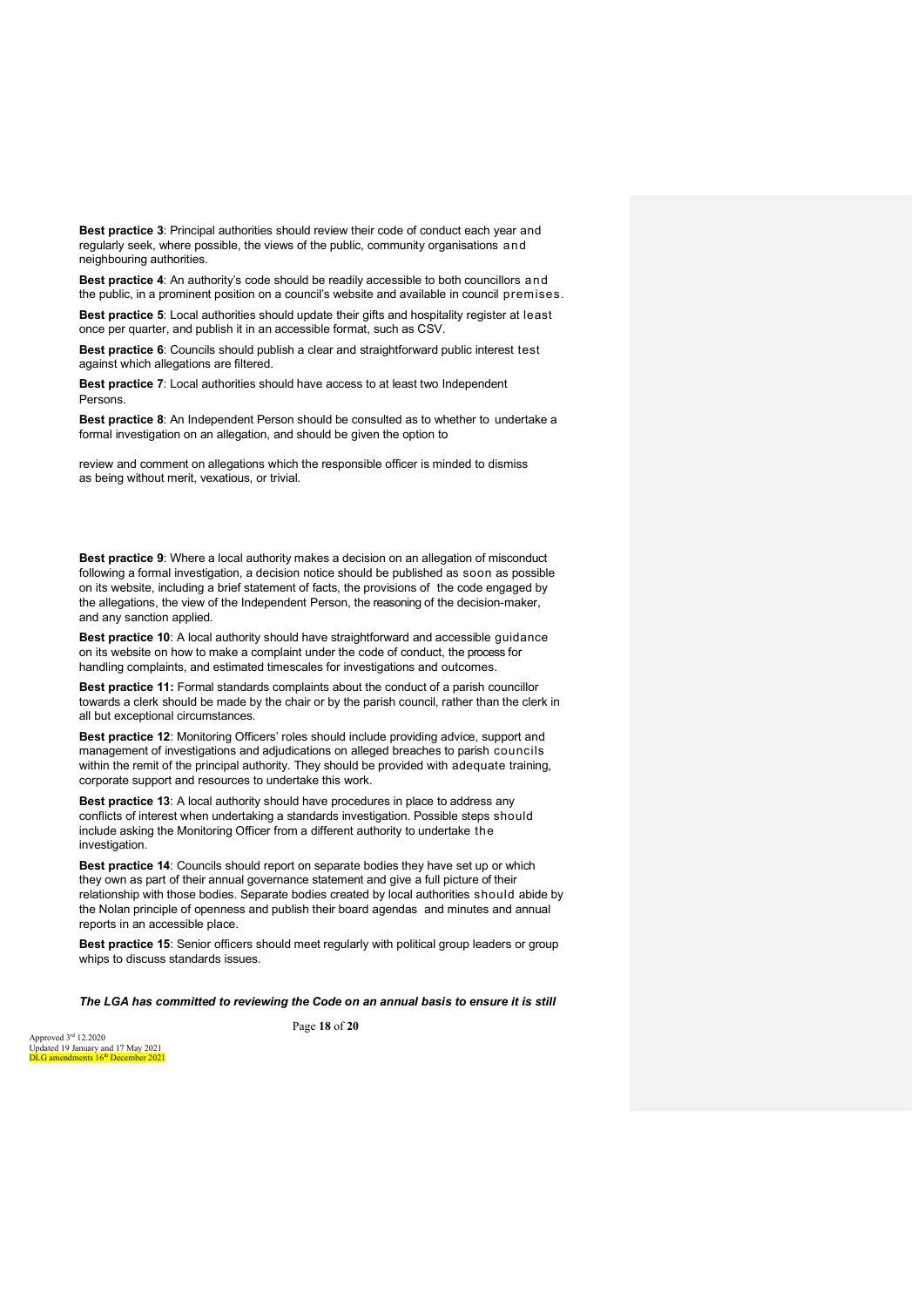fit for purpose.

Approved 3<sup>rd</sup> 12.2020<br>Updated 19 January and 17 May 2021<br><mark>DLG amendments 16<sup>th</sup> December 2021</mark>

Page 19 of 20